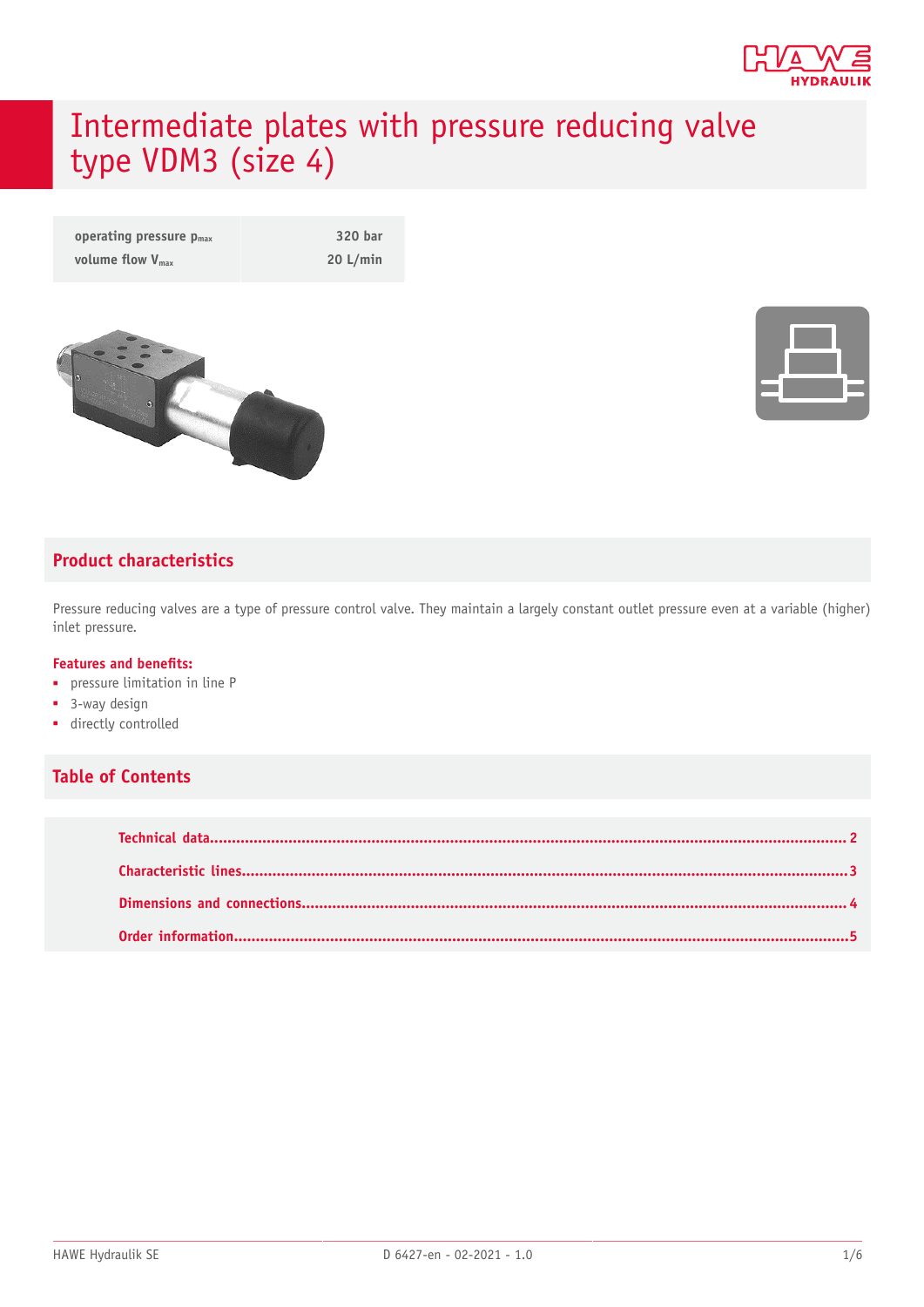

## <span id="page-1-0"></span>**Technical data**

#### **General**

| type                | piston valve, directly controlled |
|---------------------|-----------------------------------|
| design              | intermediate plate valve          |
| weight              | $0.6$ kg                          |
| ambient temperature | $-30$ to $+50$ °C                 |
| mounting position   | arbitrary                         |
| connection size     | ISO4401-02-01-0-05 (NG04)         |

### **Hydraulic parameters**

| max. operating pressure         | 320 bar                                 |
|---------------------------------|-----------------------------------------|
| max, volume flow                | 20 L/min                                |
| hydraulic fluid temperature     | $-25$ to $+70$ °C                       |
| viscosity                       | 10-600 mm <sup>2</sup> /s               |
| permissible degree of pollution | max. class 22/19/16 according ISO 4406  |
| filter recommendation           | filter retention rate $\beta_{25} > 75$ |

### **Actuation**

**actuation type mechanically with hex key**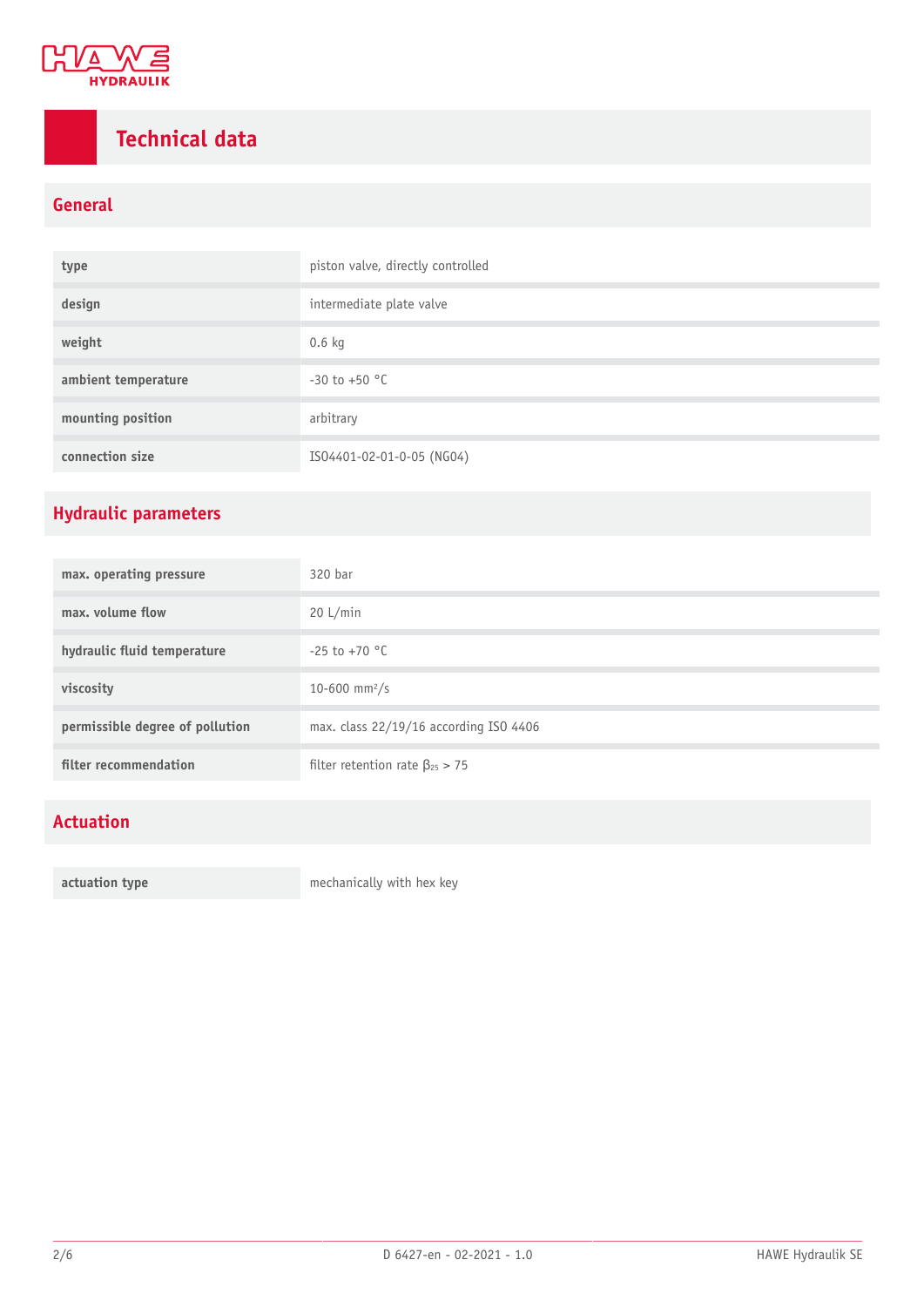

### <span id="page-2-0"></span>**Characteristic lines**



measured at +50 °C temperature of hydraulic fluid, viscosity 35 mm<sup>2</sup>/s, tolerance  $\pm$ 5 %

Q [L/min]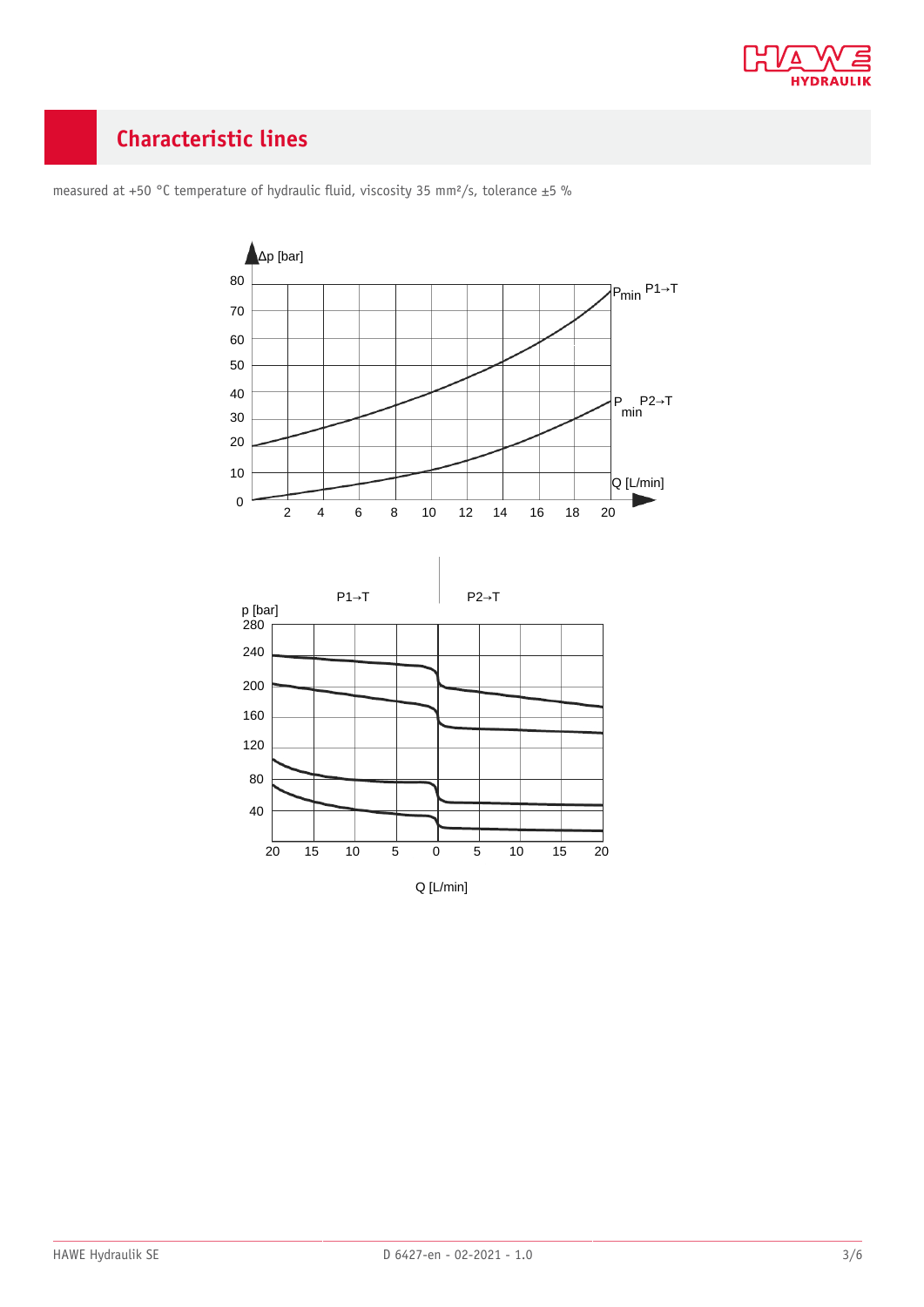

### <span id="page-3-0"></span>**Dimensions and connections**

Dimensions are given in mm.

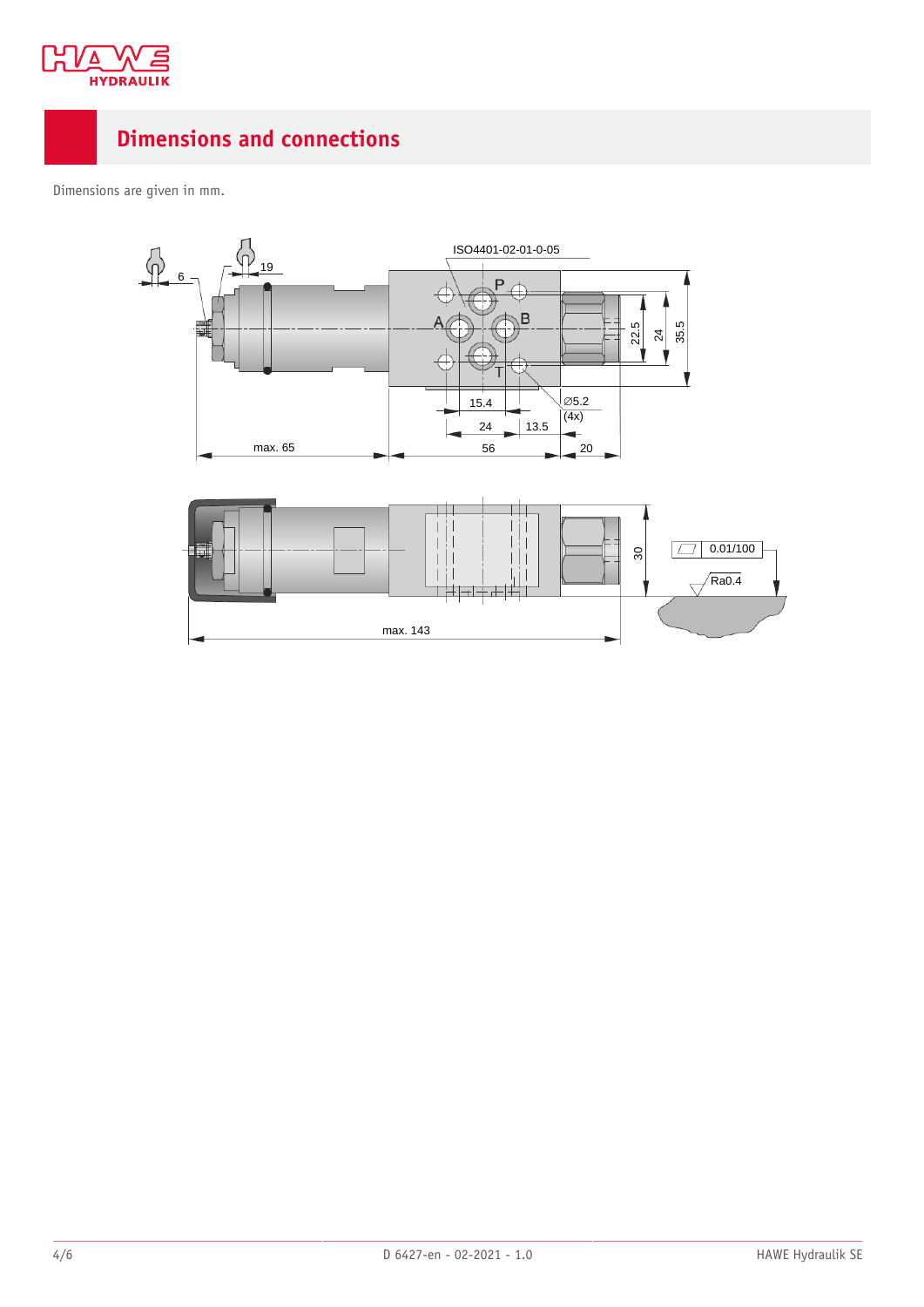

### <span id="page-4-0"></span>**Order information**

#### **Type code**

**VDM 3 ZP04 E 160 P pressure reduction in** line P **pressure ranges** 025 max. 25 bar 065 max. 65 bar 160 max. 160 bar 210 max. 210 bar **setting type** E with hex key **size** ZP04 ISO4401-02-01-0-05 (NG04) **number of pressure reducing valves**

**type** intermediate plate for pressure reducing valve